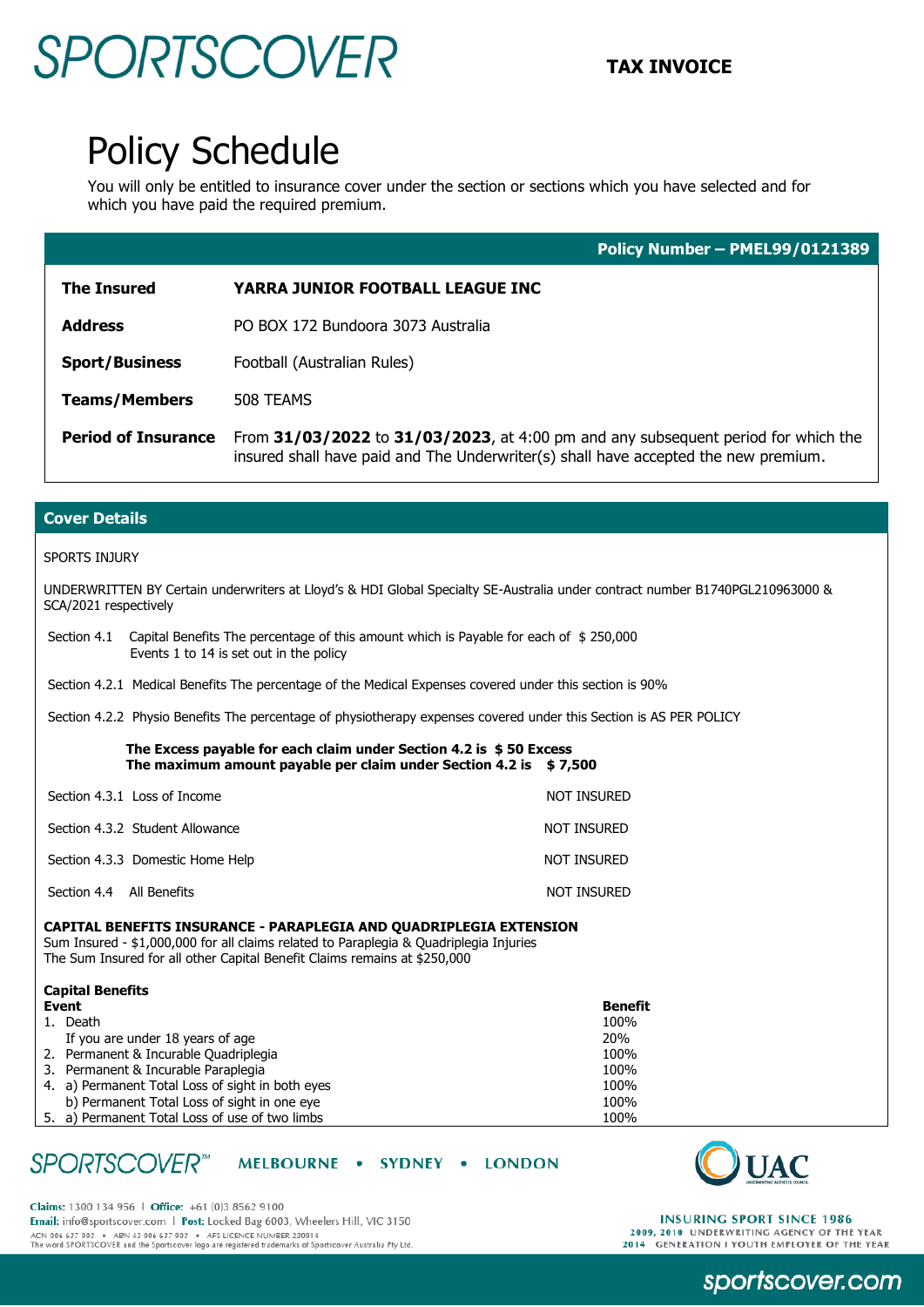# **SPORTSCOVER** TAX INVOICE

| b) Permanent Total Loss of use of one limb                                                                                                          | 100%      |
|-----------------------------------------------------------------------------------------------------------------------------------------------------|-----------|
| 6. a) Permanent Total Loss of the lens in two eyes                                                                                                  | 100%      |
| b) Permanent Total Loss of the lens of one eye                                                                                                      | 50%       |
| 7. a) Permanent Total Loss of the use of hearing in both ears                                                                                       | 75%       |
| b) Permanent Total Loss of the use of hearing in one ear                                                                                            | 30%       |
| 8. Third degree burns and/or resultant disfigurement received from fire or                                                                          |           |
| chemical reaction which extends to cover more than 40% of the entire external body                                                                  | 50%       |
| 9. Permanent Total Loss of use of four fingers & thumb of either hand                                                                               | 70%       |
| 10. Permanent Total Loss of use of four fingers of either hand                                                                                      | 40%       |
| 11. Permanent Total Loss of use of one thumb of either hand -                                                                                       |           |
| a) both Joints                                                                                                                                      | 30%       |
| b) one phalanx joint                                                                                                                                | 15%       |
| 12. Permanent Total Loss of use of fingers of either hand -                                                                                         |           |
| a) three phalanges joints                                                                                                                           | 10%       |
| b) two phalanges joints                                                                                                                             | 7%        |
|                                                                                                                                                     | 5%        |
| c) one phalanx joint<br>13. Permanent Total Loss of use of toes of either foot -                                                                    |           |
| a) all - one foot                                                                                                                                   | 15%       |
| b) great - both joints                                                                                                                              | 5%        |
|                                                                                                                                                     | 3%        |
| c) great - one joint                                                                                                                                |           |
| d) other then great $-$ each toe                                                                                                                    | $1\%$     |
| 14. Permanent Total Loss of -                                                                                                                       |           |
| a) Liver                                                                                                                                            | 75%       |
| b) Two kidneys                                                                                                                                      | 75%       |
| c) One kidney                                                                                                                                       | 35%       |
| d) Sexual function                                                                                                                                  | 45%       |
| e) Two testicles                                                                                                                                    | 40%       |
| f) One testicle                                                                                                                                     | 7.5%      |
| g) Spleen                                                                                                                                           | 30%       |
| 15. Fractured Leg or patella with established non - union                                                                                           | 10%       |
| 16. Shortening of leg by at least 5cm                                                                                                               | 7%        |
| 17. Permanent and incurable Total Loss or use of all limbs                                                                                          | 100%      |
| 18. Any Permanent Total Loss of use of anybody part not shown above will be compensated                                                             |           |
| At a percentage of \$50,000 as determined at the sole discretion of the underwriter. Such                                                           |           |
| determination will not be inconsistent with the benefits provided under benefit 6-17 inclusive.                                                     |           |
|                                                                                                                                                     |           |
| <b>Special Condition</b>                                                                                                                            |           |
| Any benefit payable in the Schedule above is limited to 20% of the amount if the injury occurs                                                      |           |
| Other than whilst an Insured person is physically playing or training in games or sessions                                                          |           |
| arranged by the Insured. This condition does not apply to club appointed volunteers or umpires.                                                     |           |
|                                                                                                                                                     |           |
| 12. Any permanent total disability or permanent total loss of any body part not shown above will                                                    |           |
| be compensated at a percentage of the Capital Benefit as determined at the discretion of the                                                        |           |
| Underwriters.                                                                                                                                       | Up to 90% |
| Such determination will not be inconsistent with the benefits provided under Events 1-14                                                            |           |
|                                                                                                                                                     |           |
| 13. Becoming HIV positive but cover for this event is only provided if the infection provided if                                                    |           |
| the infection was as a direct result of playing or participating in the Sport nominated in The                                                      |           |
| Schedule.                                                                                                                                           | 10%       |
| 12. Actual Non Medicare Medical Expenses incurred following Accidental Miscarriage                                                                  | Up to 5%  |
| or premature child birth up to a max of 26 weeks of pregnancy.                                                                                      |           |
| Cover for this event is only provided if the miscarriage or childbirth was as a direct result of Playing or participating in the Sport nominated in |           |

Event 14 is subject to deduction of the Excess specified in the Schedule for Medical Benefits.

### SPORTSCOVER<sup>®</sup> MELBOURNE • SYDNEY • LONDON



Claims: 1300 134 956 | Office: +61 (0)3 8562 9100 Email: info@sportscover.com | Post: Locked Bag 6003, Wheelers Hill, VIC 3150 ACN 006 637 903 • ABN 43 006 637 903 • AFS LICENCE NUMBER 230914<br>The word SPORTSCOVER and the Sportscover logo are registered trademarks of Sportscover Australia Pty Ltd.

the Schedule.

**INSURING SPORT SINCE 1986** 2009, 2010 UNDERWRITING AGENCY OF THE YEAR<br>2014 GENERATION I YOUTH EMPLOYER OF THE YEAR

sportscover.com